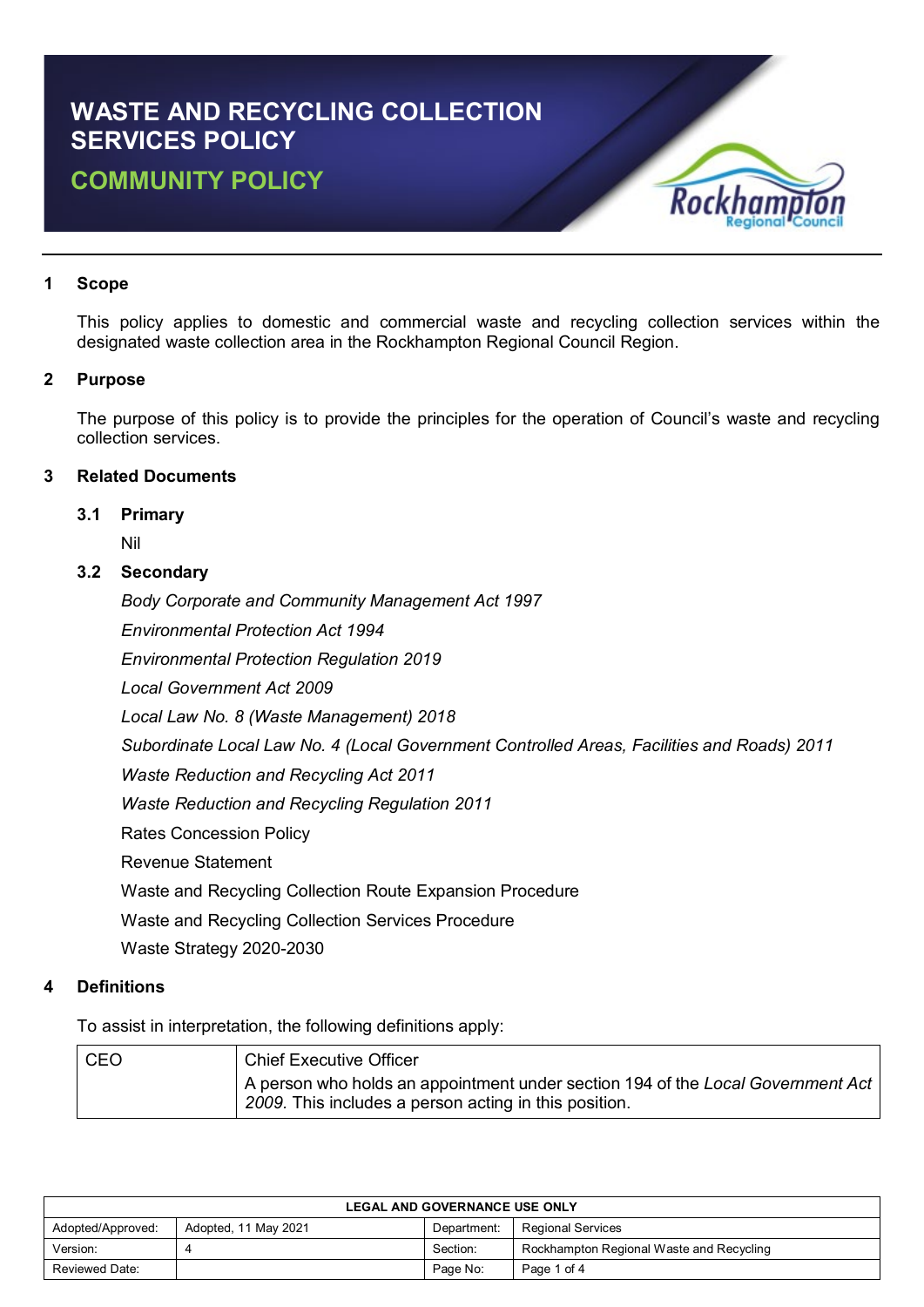| Commercial<br><b>Premises</b>                     | As defined in Local Law No. 8 (Waste Management) 2018, any of the following types<br>of premises:                                                                                                                                                                                                         |  |  |
|---------------------------------------------------|-----------------------------------------------------------------------------------------------------------------------------------------------------------------------------------------------------------------------------------------------------------------------------------------------------------|--|--|
|                                                   | (a) A hotel, motel, caravan park, café, food store or canteen;                                                                                                                                                                                                                                            |  |  |
|                                                   | An assembly building, institutional building, kindergarten, child minding centre,<br>(b)<br>school or other building used for education;                                                                                                                                                                  |  |  |
|                                                   | (c) Premises where a sport or game is ordinarily played in public;                                                                                                                                                                                                                                        |  |  |
|                                                   | (d) An exhibition ground, show ground or racecourse; and                                                                                                                                                                                                                                                  |  |  |
|                                                   | An office, shop or other premises where business or work, other than a<br>(e)<br>manufacturing process, is carried out.                                                                                                                                                                                   |  |  |
| Commercial<br>Waste                               | As defined in Local Law No. 8 (Waste Management) 2018, waste, other than green<br>waste, recyclable waste, interceptor waste or waste discharged to a sewer,<br>produced as a result of the ordinary use or occupation of commercial premises.                                                            |  |  |
| Council                                           | Rockhampton Regional Council                                                                                                                                                                                                                                                                              |  |  |
| <b>Designated Waste</b><br><b>Collection Area</b> | The Region                                                                                                                                                                                                                                                                                                |  |  |
| Domestic<br>Premises                              | As defined in Local Law No. 8 (Waste Management) 2018, any of the following types<br>of premises:                                                                                                                                                                                                         |  |  |
|                                                   | (a) A single unit private dwelling;                                                                                                                                                                                                                                                                       |  |  |
|                                                   | (b) Premises containing two or more separate flats, apartments or other dwelling<br>units; or                                                                                                                                                                                                             |  |  |
|                                                   | (c) A boarding house, hostel, lodging house or guest house.                                                                                                                                                                                                                                               |  |  |
| Domestic Waste                                    | As defined in Local Law No. 8 (Waste Management) 2018, waste, other than<br>domestic clean-up waste, green waste, recyclable waste, interceptor waste or waste<br>discharged to a sewer, produced as a result of the ordinary use or occupation of<br>domestic premises.                                  |  |  |
| Multi-Residential<br>Unit Development             | A building or complex consisting of six or more individual attached or semi attached<br>premises or units for which a community title scheme exists, under the Body<br>Corporate and Community Management Act 1997 or any other similar development<br>that the CEO or authorised officer deems eligible. |  |  |
| Recyclable Waste                                  | As defined in Local Law No. 8 (Waste Management) 2018, clean and inoffensive<br>waste that is declared by the local government to be recyclable waste for the area<br>of the local government.                                                                                                            |  |  |
|                                                   | Council has declared the following clean and empty household recyclable waste<br>containers (containers holding food, beverage and cleaning products) as recyclable<br>waste:                                                                                                                             |  |  |
|                                                   | (a) Cans – aluminium and steel including aerosols;                                                                                                                                                                                                                                                        |  |  |
|                                                   | (b) Paper and cardboard – for example, newspaper, magazines, phone books,<br>pizza boxes (no food or oil);                                                                                                                                                                                                |  |  |
|                                                   | (c) Cartons – for example milk, juice cartons poppers;                                                                                                                                                                                                                                                    |  |  |
|                                                   | (d) Plastics – product containers with a type 1, 2, 3, 4, 5, 6 and 7 plastics recycling<br>symbol;                                                                                                                                                                                                        |  |  |
|                                                   | (e) Glass – bottles and jars only; and                                                                                                                                                                                                                                                                    |  |  |
|                                                   | (f)<br>Aluminium foil, including food trays and disposable pie dishes.                                                                                                                                                                                                                                    |  |  |
| Region                                            | Rockhampton Regional Area defined by the Local Government Areas of<br>Queensland.                                                                                                                                                                                                                         |  |  |

| <b>LEGAL AND GOVERNANCE USE ONLY</b> |                      |             |                                          |  |
|--------------------------------------|----------------------|-------------|------------------------------------------|--|
| Adopted/Approved:                    | Adopted, 11 May 2021 | Department: | <b>Regional Services</b>                 |  |
| Version:                             | 4                    | Section:    | Rockhampton Regional Waste and Recycling |  |
| Reviewed Date:                       |                      | Page No:    | Page 2 of 4                              |  |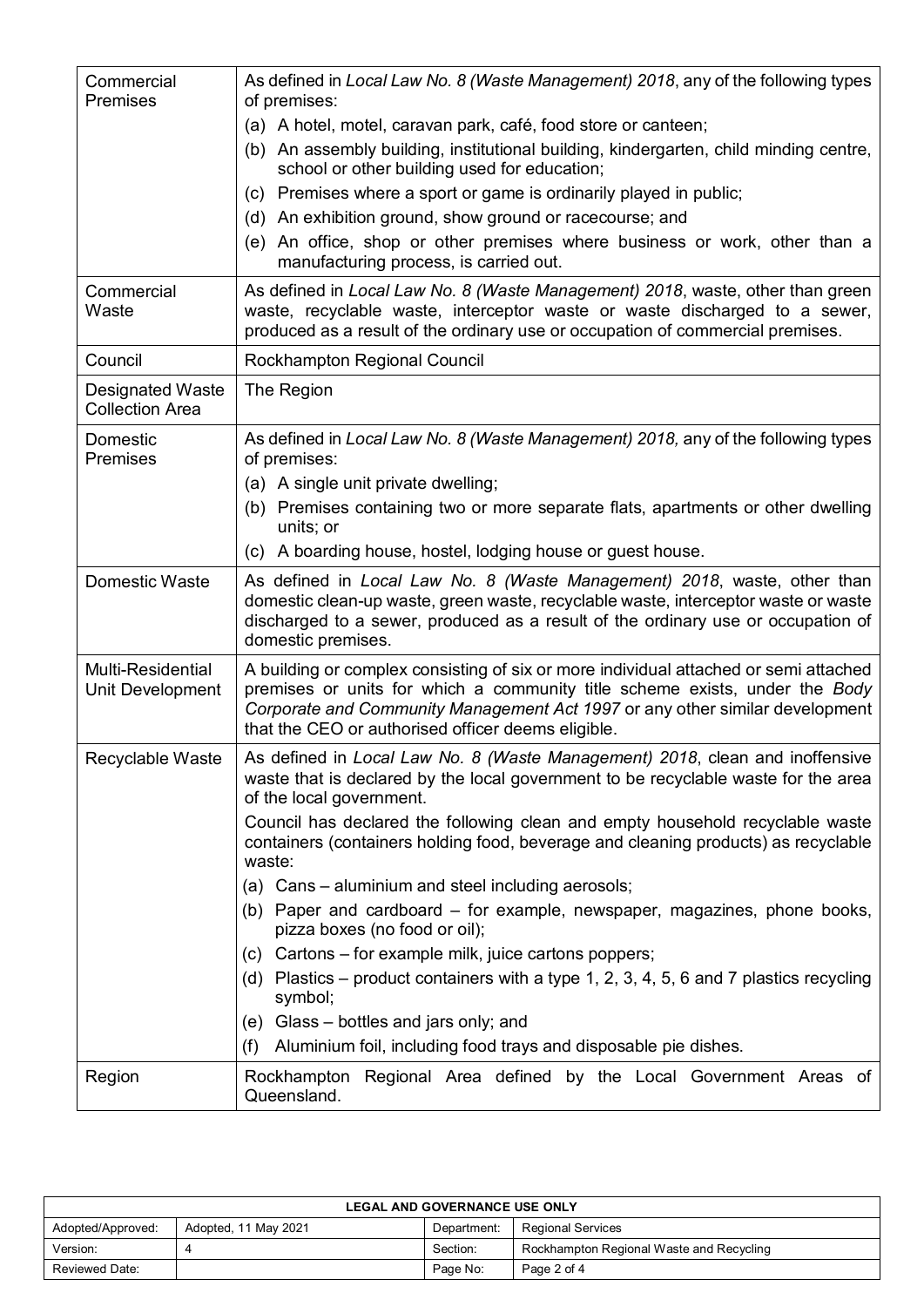| <b>Standard General</b><br><b>Waste Container</b> | As defined in Local Law No. 8 (Waste Management) 2018, a container of a type<br>approved by the local government for storing domestic waste, commercial waste or<br>recyclable waste at premises in the local government's area; and for the avoidance<br>of doubt, includes one or more containers each of which is approved by the local<br>government for storing, at premises in the local government's area:<br>(a) One or more or multiple types of commercial waste; or<br>(b) One or more or multiple types of recyclable waste.<br>Also referred to as a waste container, wheelie bin, mobile bin or mobile garbage bin.<br>Council has approved the following standard general waste containers:<br>(a) 240 litre waste container for general domestic and recyclable waste,<br>140 litre waste container for assisted service for general domestic waste,<br>(b)<br>660 litre waste container for bulk general domestic waste, and<br>(c)<br>(d) 1,100 litre waste container for bulk general domestic waste. |  |  |
|---------------------------------------------------|--------------------------------------------------------------------------------------------------------------------------------------------------------------------------------------------------------------------------------------------------------------------------------------------------------------------------------------------------------------------------------------------------------------------------------------------------------------------------------------------------------------------------------------------------------------------------------------------------------------------------------------------------------------------------------------------------------------------------------------------------------------------------------------------------------------------------------------------------------------------------------------------------------------------------------------------------------------------------------------------------------------------------|--|--|
|                                                   |                                                                                                                                                                                                                                                                                                                                                                                                                                                                                                                                                                                                                                                                                                                                                                                                                                                                                                                                                                                                                          |  |  |
| <b>Waste Collection</b><br>Areas                  | Areas within the designated waste collection area where domestic and commercial<br>waste and recycling collection services are provided.                                                                                                                                                                                                                                                                                                                                                                                                                                                                                                                                                                                                                                                                                                                                                                                                                                                                                 |  |  |
|                                                   | Areas are as marked on the designated waste collection area maps and are subject<br>to change by Council as a result of future land development or planning<br>requirements.                                                                                                                                                                                                                                                                                                                                                                                                                                                                                                                                                                                                                                                                                                                                                                                                                                             |  |  |
|                                                   | For rural properties, accepting services on an elective basis, these properties are<br>identified on waste collection area maps by geo-fencing the land parcel and are<br>deemed as located within the waste collection area.                                                                                                                                                                                                                                                                                                                                                                                                                                                                                                                                                                                                                                                                                                                                                                                            |  |  |

# **5 Policy Statement**

Council is committed to providing a domestic and commercial waste and recycling collection service within the waste collection areas in the Region that is cost effective and innovative, incorporating strategic and environmentally responsible waste management practices that continue to meet the needs of the community both now and into the future.

This policy assists in the provision of an economical and efficient waste and recycling collection service for the community that includes the collection, disposal, recycling and minimisation of waste from waste collection areas within the Region.

# **5.1 Collection Services**

Council provides the following waste and recycling collection services within the waste collection areas for:

- (a) Domestic premises through a minimum service of:
	- (i) Weekly collections for domestic waste; and
	- (ii) Fortnightly collections for recyclable waste.
- (b) Commercial premises through a minimum service of:
	- (i) Weekly collection for commercial waste;
	- (ii) Fortnightly collection for recyclable waste; and
	- (iii) Additional services as requested or required by Council.

# **5.2 Timeframes for Collection Services**

Standard general waste containers must be presented by 6am on the scheduled collection day and must be returned within the property boundary by 6pm on the scheduled collection day.

| <b>LEGAL AND GOVERNANCE USE ONLY</b> |                      |             |                                          |
|--------------------------------------|----------------------|-------------|------------------------------------------|
| Adopted/Approved:                    | Adopted, 11 May 2021 | Department: | <b>Regional Services</b>                 |
| Version:                             |                      | Section:    | Rockhampton Regional Waste and Recycling |
| Reviewed Date:                       |                      | Page No:    | Page 3 of 4                              |